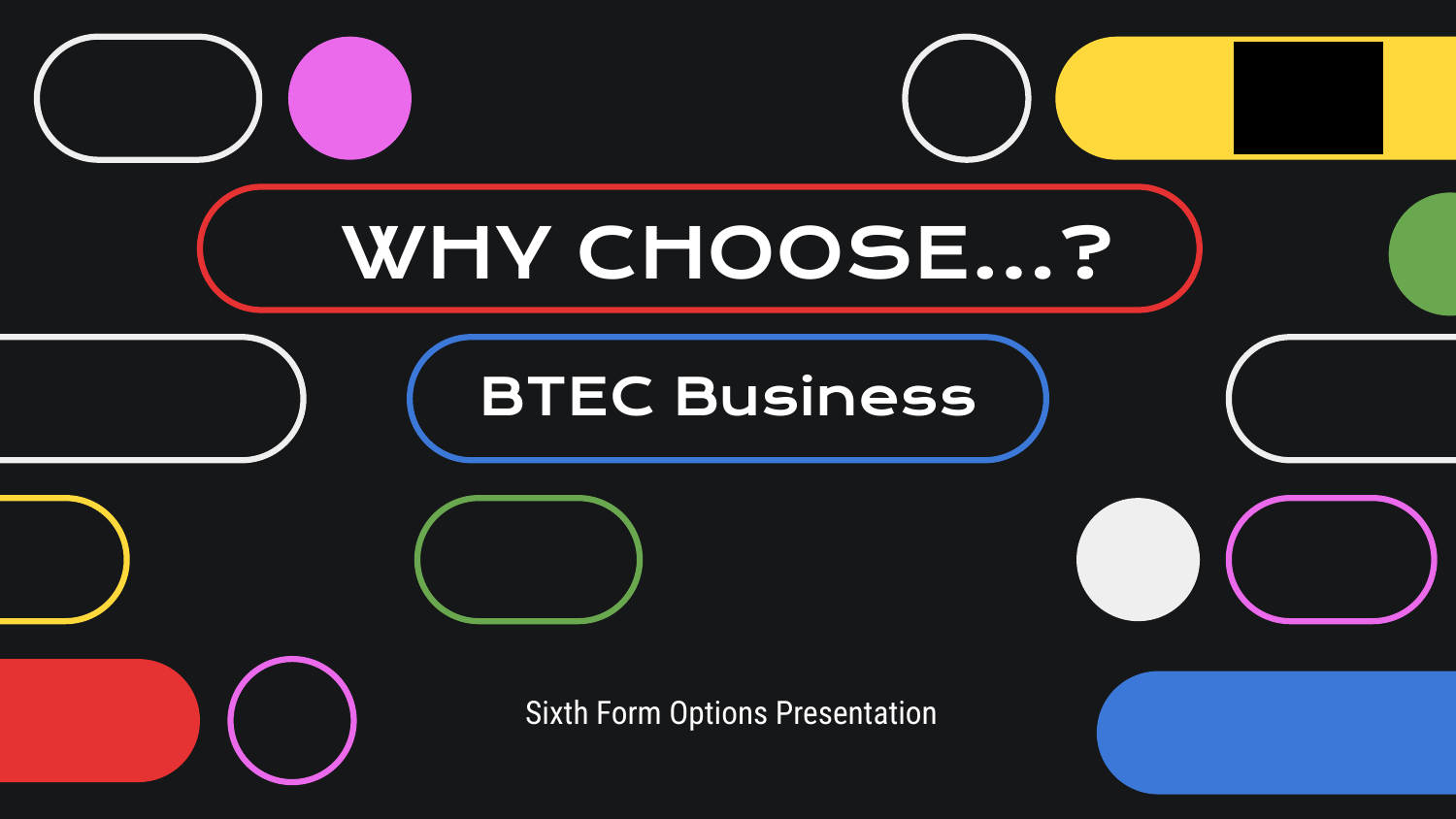# WHY CHOOSE THIS SUBJECT?

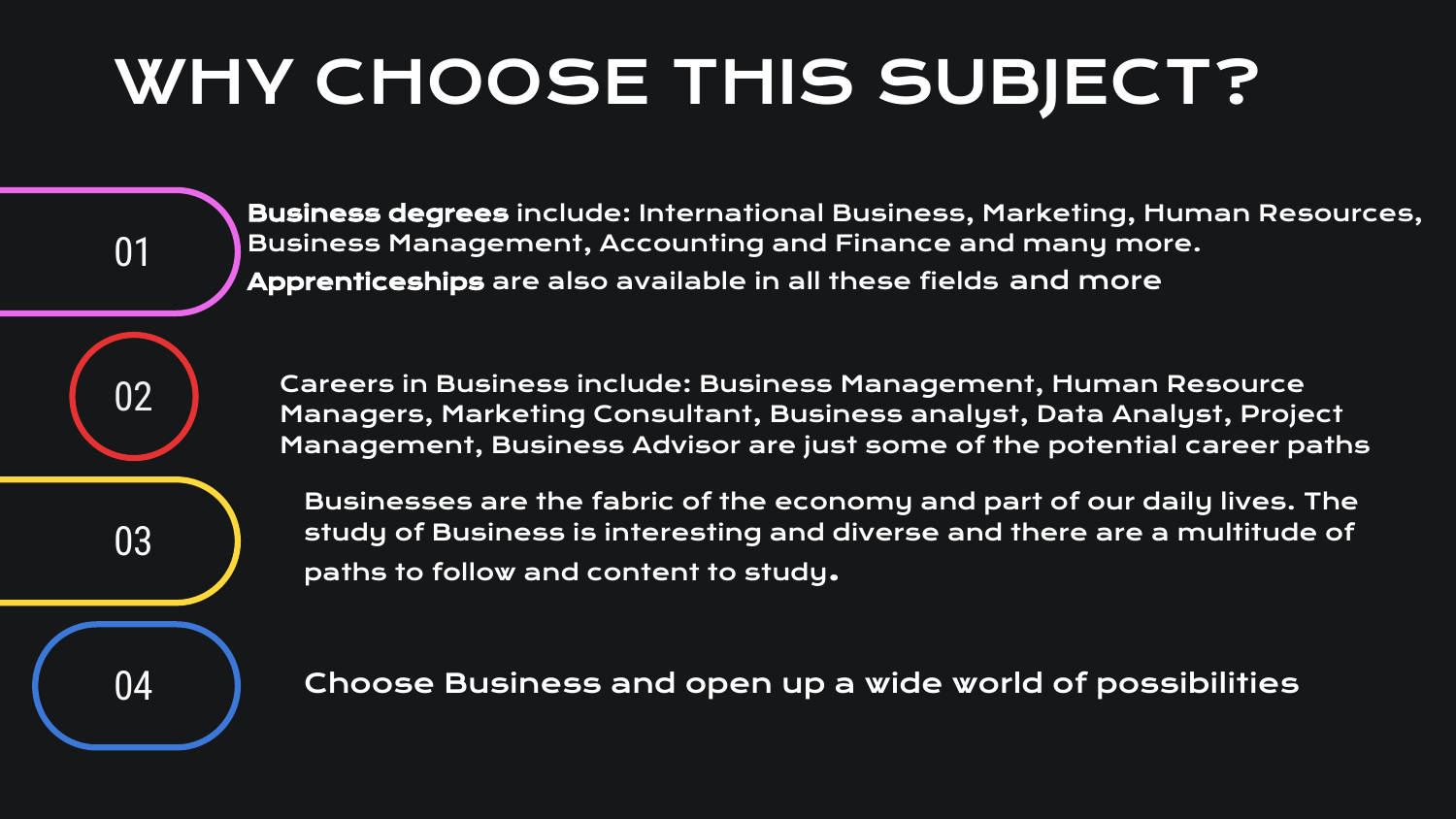# WHAT WILL YOU LEARN?

#### Core Units

- **Business Environment**
- Developing a Marketing Campaign
- Personal and Business finance
	- Managing an event

#### Content

Course has a mixture of external examinations and center assessed coursework

Diploma: 3 Exam Units 5 Coursework units

## **Basically**

 $\mathsf{Y}$ ou will learn about the world of Business and  $\mathsf{I}$ apply that knowledge to real Businesses. You will develop a wide range of transferable skills and gain a insight into the way business shapes the world.

### Additional units

- Work Experience
- Recruitment and selection
- Principles of management
- International Business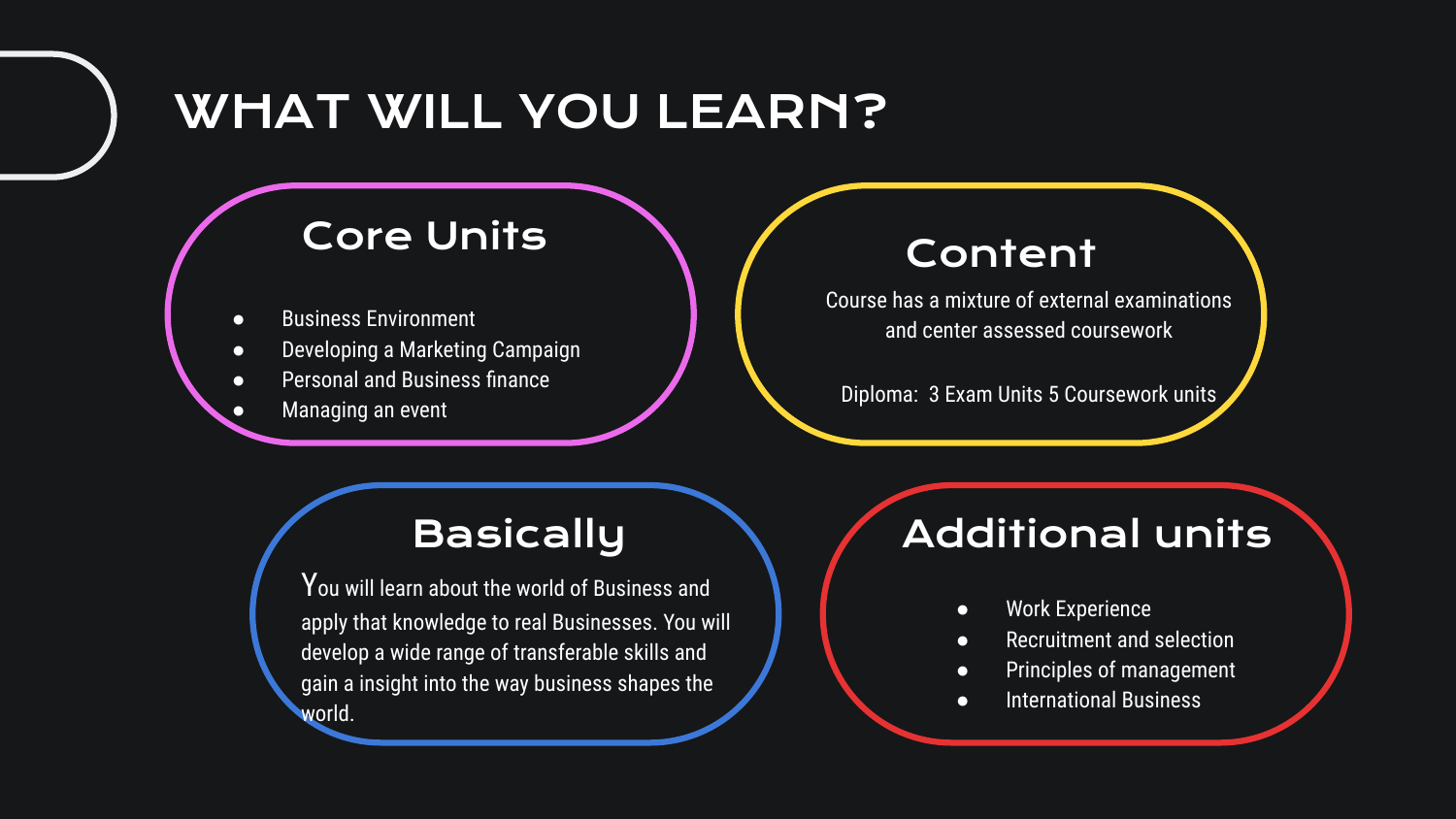# WHAT SKILLS WILL YOU DEVELOP?

Transferable skills: Organisation, Problem Solving, Critical thinking, Team work, Leadership, Written and Verbal Communication

Academic skills: Application, Analysis, Evaluation, Report Writing, Presenting

A

B

C

D

Practical skills: Developing and delivering presentations, organisation and management of events.

Enterprise Skills: Identifying a gap in the market and exploiting it

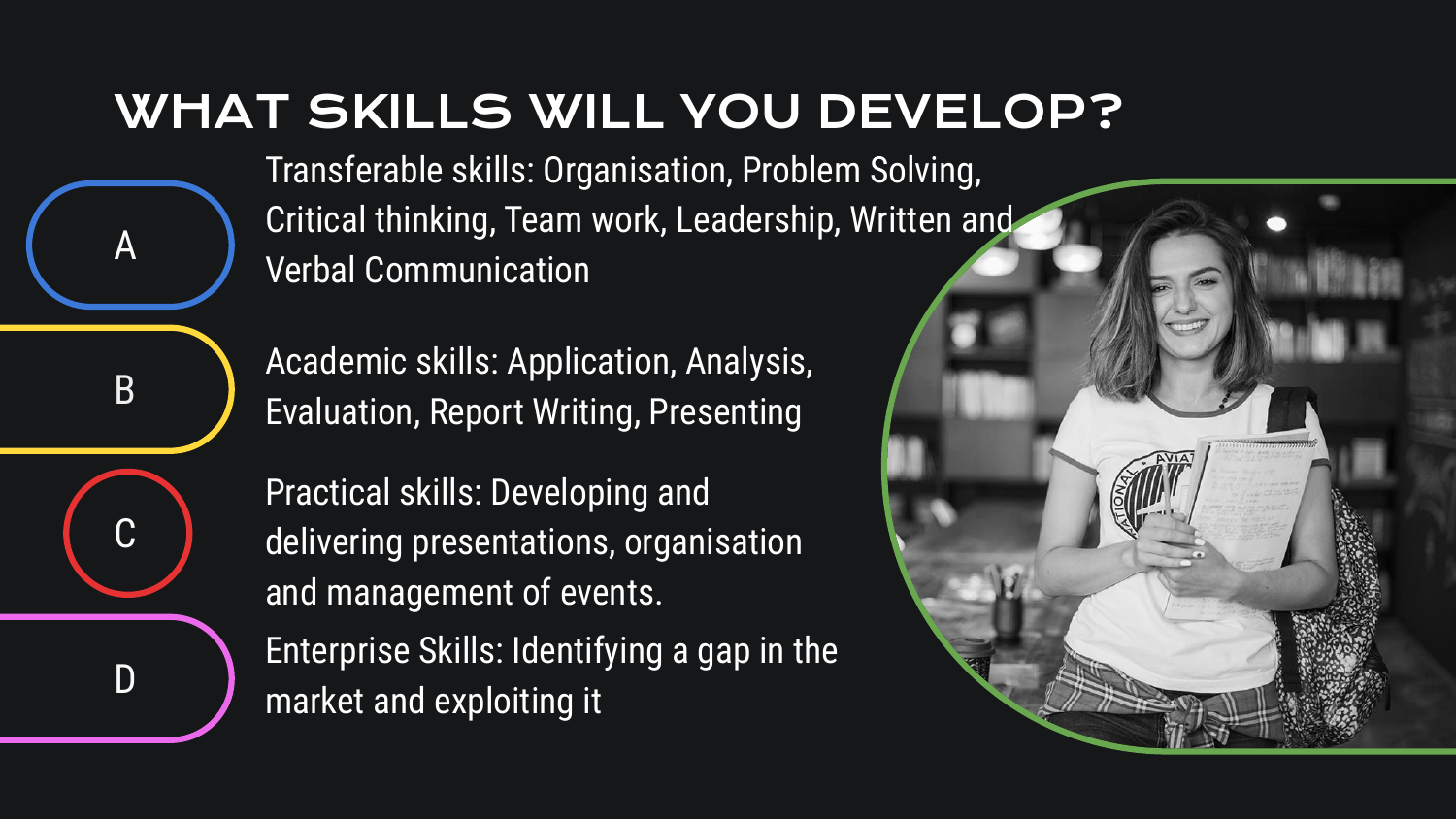



#### **OUR SUCCESSES**

What are our alumni up to?



Accounting at Brunel

## Evelyn Petchu

Currently studying International Relations at the University of Greenwich..



**Currently studying Business Management Coventry**